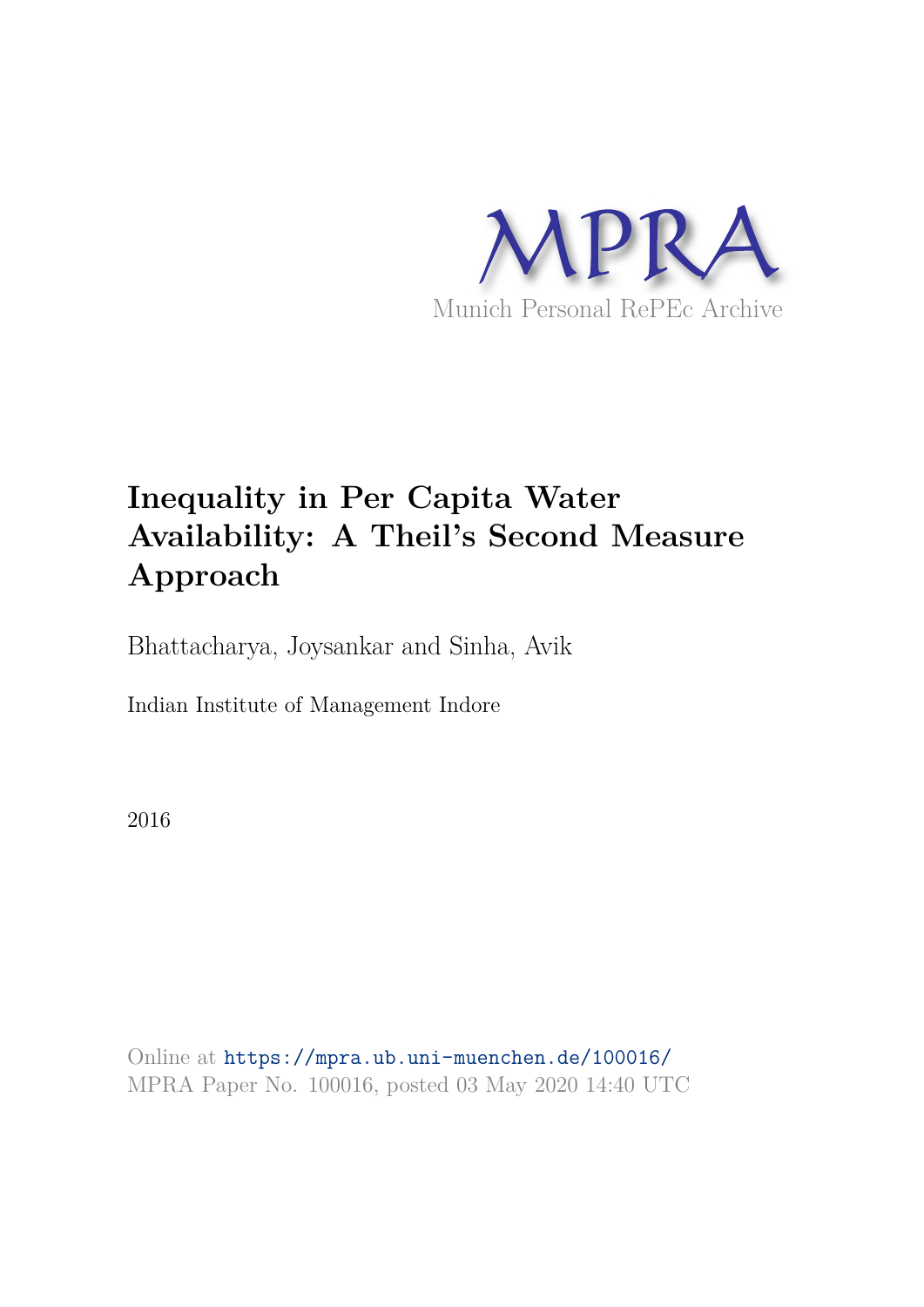# Inequality in Per Capita Water Availability: A Theil's Second Measure Approach

Desalination and Water Treatment

Joysankar Bhattacharya

Indian Institute of Management Indore

A-106, Indian Institute of Management Indore, Prabandh Shikhar, Rau-Pithampur Road, Indore

453556, Madhya Pradesh, India.

Phone: +91-9589122443

Email: [joysankar@iimidr.ac.in](mailto:joysankar@iimidr.ac.in)

# Avik  $Simha<sup>1</sup>$

#### Indian Institute of Management Indore

FPM 105, Indian Institute of Management Indore, Prabandh Shikhar, Rau-Pithampur Road,

Indore 453556, Madhya Pradesh, India.

Phone: +91-9713340444

Email: [f11aviks@iimidr.ac.in](mailto:f11aviks@iimidr.ac.in)

l

<sup>&</sup>lt;sup>1</sup> Corresponding author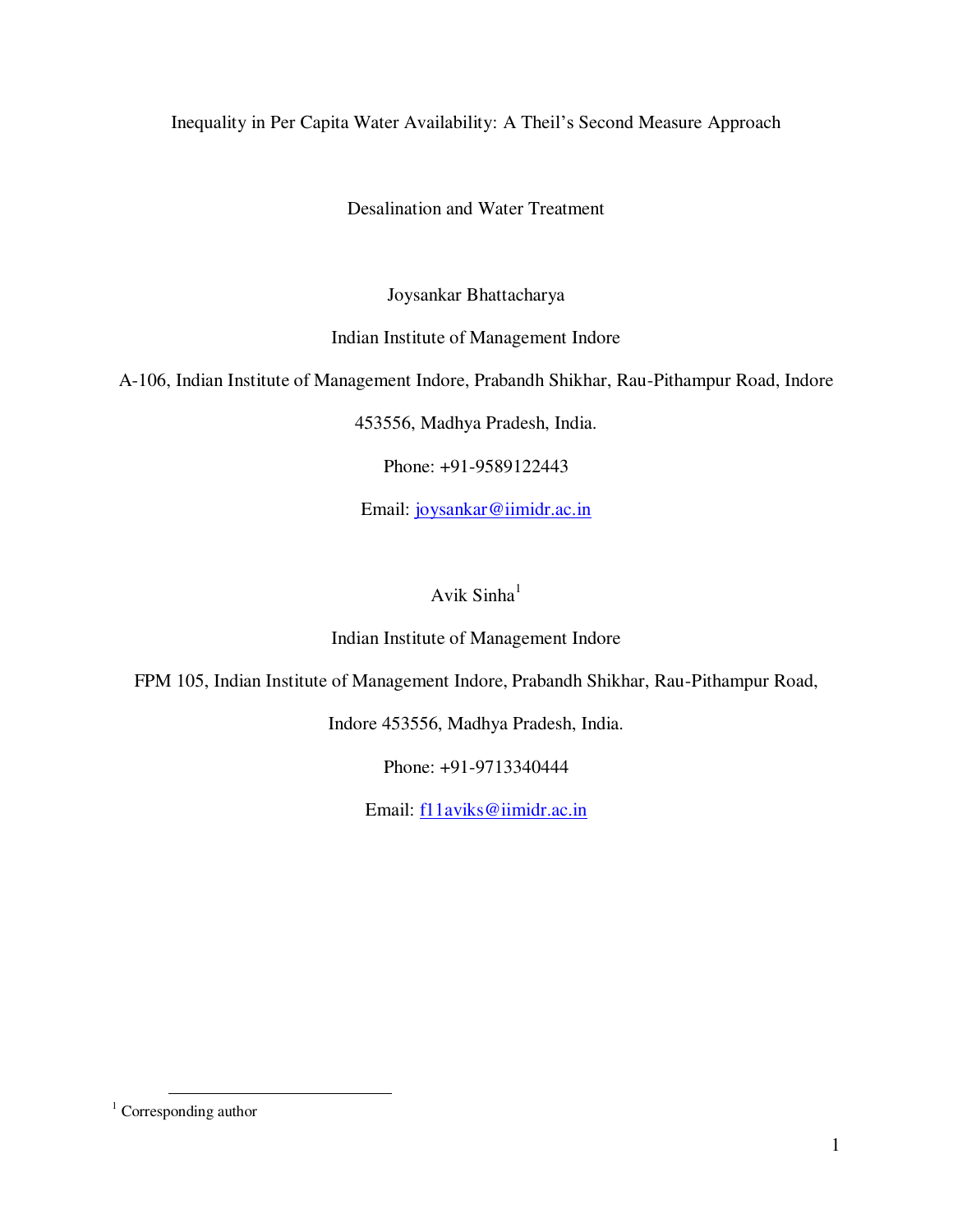Inequality in Per Capita Water Availability: A Theil's Second Measure Approach

## **Abstract**

This paper puts forward the application of Theil's second measure in order to investigate international per capita water availability disparities. This index permits disparities to be disintegrated within and between groups of countries in a reliable way. An analysis of 188 countries for the period 1990–2012 demonstrates three observations: first, decline in per capita water availability disparities is characterized by both within-group and between-group inequality elements; second, between-group inequalities are at present the key contributor of the entire inequality scenario; and lastly, a comprehensive investigation on within-group inequalities divulges the noteworthy explanatory role played by Middle East countries towards increase in inequalities and countries pertaining to North America, Asia and Oceania towards decline in inequalities.

*Keywords:* Water availability; Theil index, Inequality; Decomposition analysis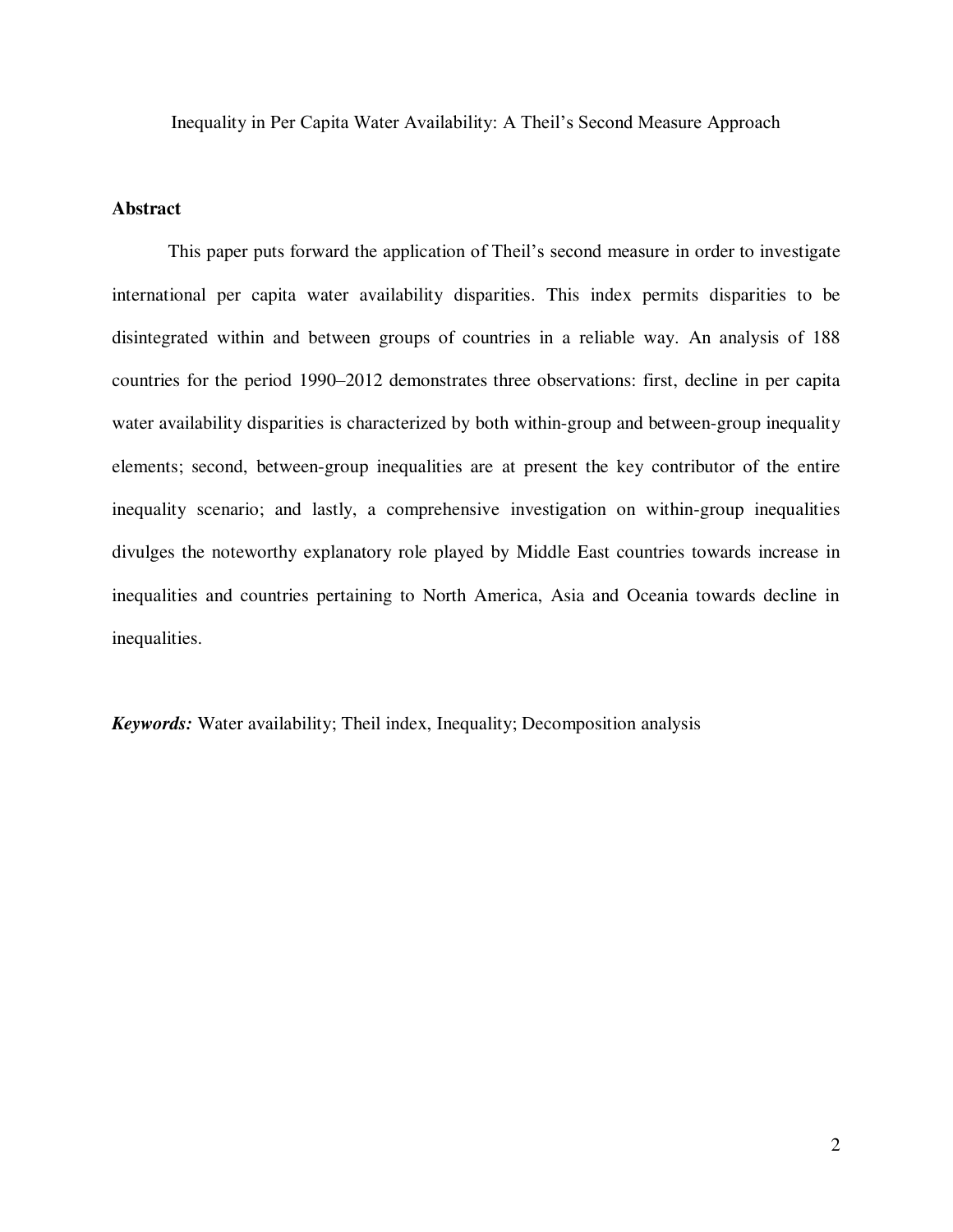#### **1. Introduction**

Considering the recent literature on development economics, it can be seen that in due course of the inequitable and unbalanced economic growth across the world, inequality among the availability of basic needs is turning out to be predominant across the countries. If the individual countries are also being scrutinized, then it can be seen that the divide subsists between the rural and urban populations as well. This issue has been addressed by several researchers in diverse contexts [1, 2]. Considering the basic needs of life, water plays the most important role, as it is one of the primary elements of life. Apart from that, water is one of the major drivers in agricultural and industrial production, and therefore, in order to achieve a sustainable economic growth and to ensure food security, it is required for the nations to have sufficient availability of water resource.

However, by looking at the growth pattern of most of the nations across the world, it can be experienced that the world is going to encounter "Water Crisis" at a severe level. Keeping agriculture apart, constant increase in the demand of water for the purpose of non-agricultural consumption, which is majorly attributed to industrial usage, has placed demand of irrigation water under larger inspection, and this phenomenon has been appearing as water scarcity issue in various parts of the world [3]. Overgrowing demand of irrigated water has resulted in the transformations in flow of water, as the water is being diverted towards industrial production, and as a consequence, the qualities of stream water and ground water have worsened to a great extent [4–7], as well as its availability. Exploration of new water resources is also proving out to be economically and ecologically expensive enough, and as a result, the expansion of water base is not getting realized, thereby, restraining the water supply [8]. In addition to this, the issues related to climatic shift can worsen the situation [9].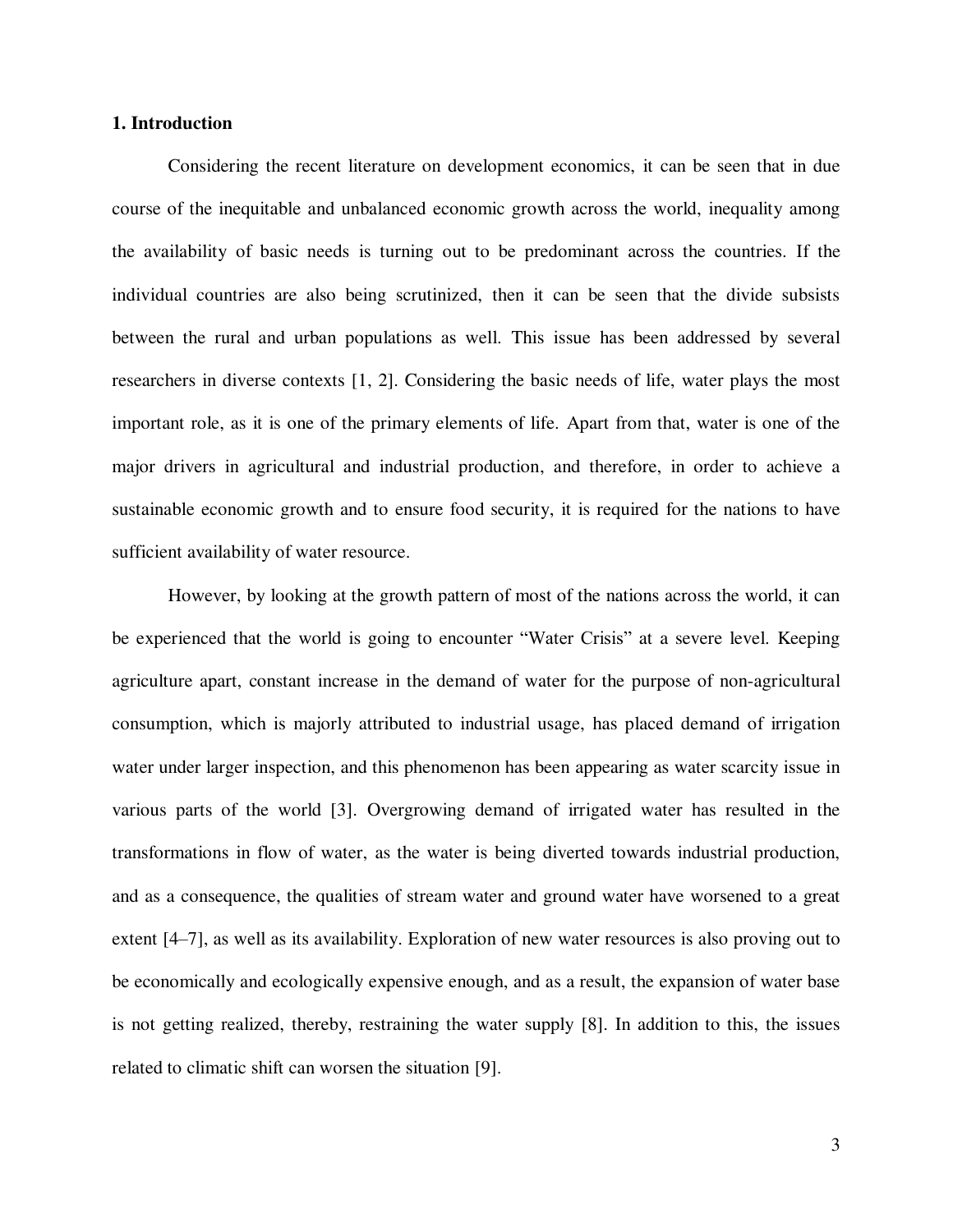In comparison with the figures of 1950s, demand for water across the globe has increased by more than three times, and alongside with that, the supply has been shrinking rapidly [10]. With the rise in global population, demand for irrigated water is expected to ascend in order to commensurate the requisites of food production, domestic, and industrial demand, and at the same time, inadequately and effortlessly obtainable freshwater resources in rivers, ponds, and groundwater aquifers are gradually diminishing owing to excess scale of utilization and water quality deterioration [11]. As agricultural sector is the most predominant user of water, this sector will be worst hit by water scarcity issues, resulting in endangering of food security [12, 13]. The issue regarding water scarcity can be intensified by the rate of growing expenses for exploring new water resources [14], dilapidation of land in irrigated areas [15], exhaustion of groundwater resources [16], and rapid formation of fecal coliform [11].

Now, looking at the countries across the world, it can easily be assumed that owing to their divergent growth patterns, the per capita availability of water varies to a great extent among them. Performance of countries regarding evaluation of their achievements in this regard can be carried out by means of well-defined indictors, so that the possible reallocation of resources can be suggested at all levels, may it be political or academic. Researchers have tried to formulate several indicators for capturing this aspect of inequality by linking it with several other economic aspects, and one of the predominant indicators in this case is Water Poverty Index (WPI), which has been designed in several ways in order to capture several economic aspects associated with availability of water [17–21]. However, in most of the cases, it has been seen that this indicator can prove out to be inconclusive in nature, as choice of the economic aspects can lead to subjectivity in terms of the performance of WPI, and this issue has been cited by several researchers, as well [22–26]. Moreover, calculations of WPI in most of the cases have been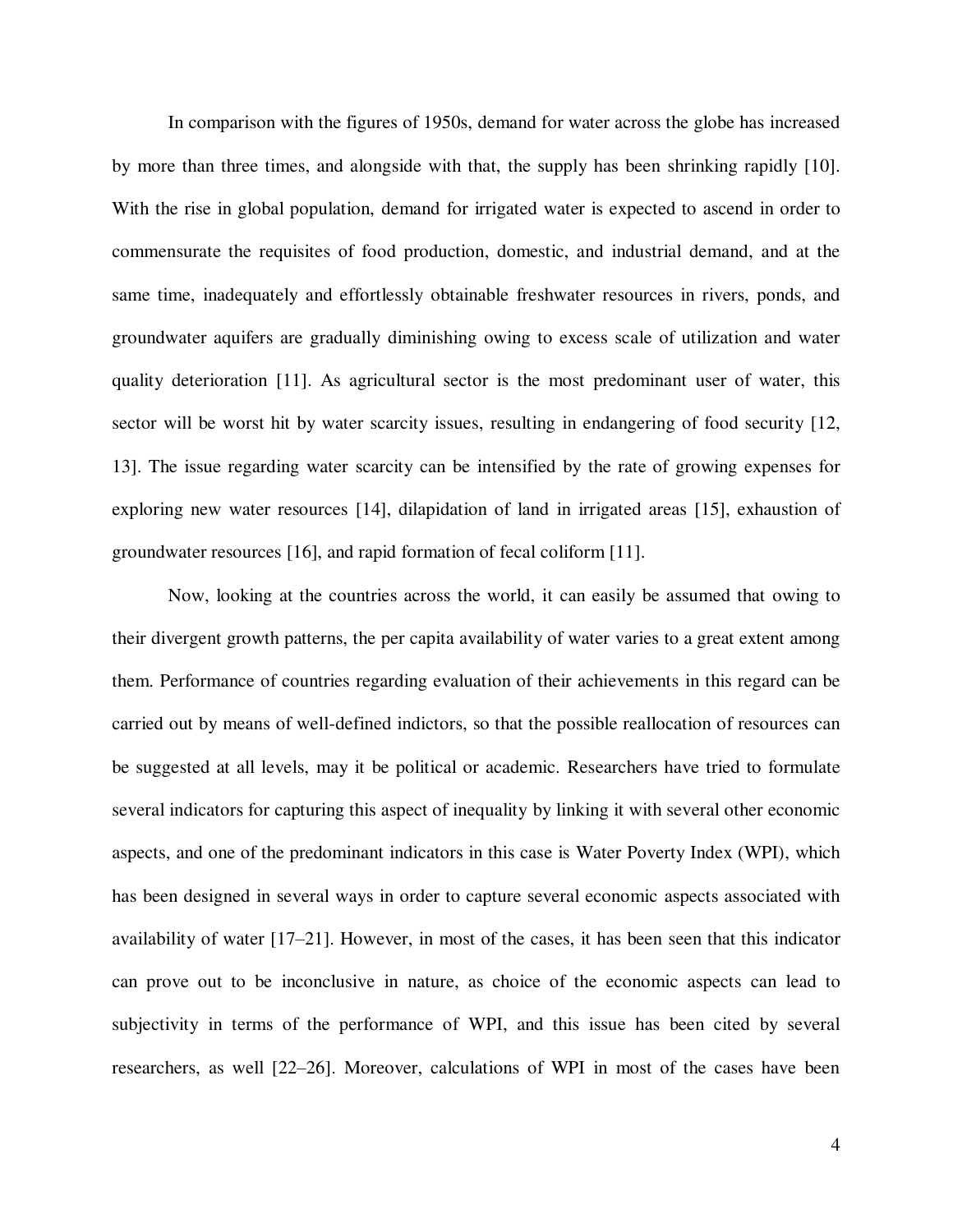carried out based on particular points of time, and the samples of those studies possibly fail to depict a composite global picture regarding the water poverty situation and distribution of per capita availability of water. Therefore, it is required to demonstrate the present global scenario regarding the inequality in per capita availability of water in a larger scale, using time series data and new indicator.

In this paper, an attempt has been made to compute inequality in per capita availability of water among 188 countries spanning over six groups<sup>2</sup> by means of Theil's second measure [27], as this index allows the divergences to be allocated within and between groups of countries in a reliable way. Historically, this index has been used to calculate inequalities in several contexts [28–34], and owing to its comparable nature, it is widely accepted among the researchers across the world. While analyzing the comparative inequality scenario, this index can provide with inter-temporal comparisons within individual groups, and across the groups, as well. Through the analysis carried out in this paper, it has been attempted to put forth both of the aforementioned aspects of comparative analysis, which have largely been ignored in the existing body of literature, considering the analysis of inequality in per capita availability of water or water poverty. Using Theil's second measure, this analysis is targeted towards addressing the research gap identified in the literature.

### **2. Material and methods**

l

The specialty of the Theil's second measure (see Appendix) is that it can be subdivided into two basic and comparable elements, namely a within-group inequality element, calculated as the weighted average of the intra-group inequality indices; and a between-group inequality element, denoting the inequalities that possibly can come into sight if only divergences subsist

<sup>&</sup>lt;sup>2</sup> Africa, Asia and Oceania, Central and South America, Europe, Middle East, North America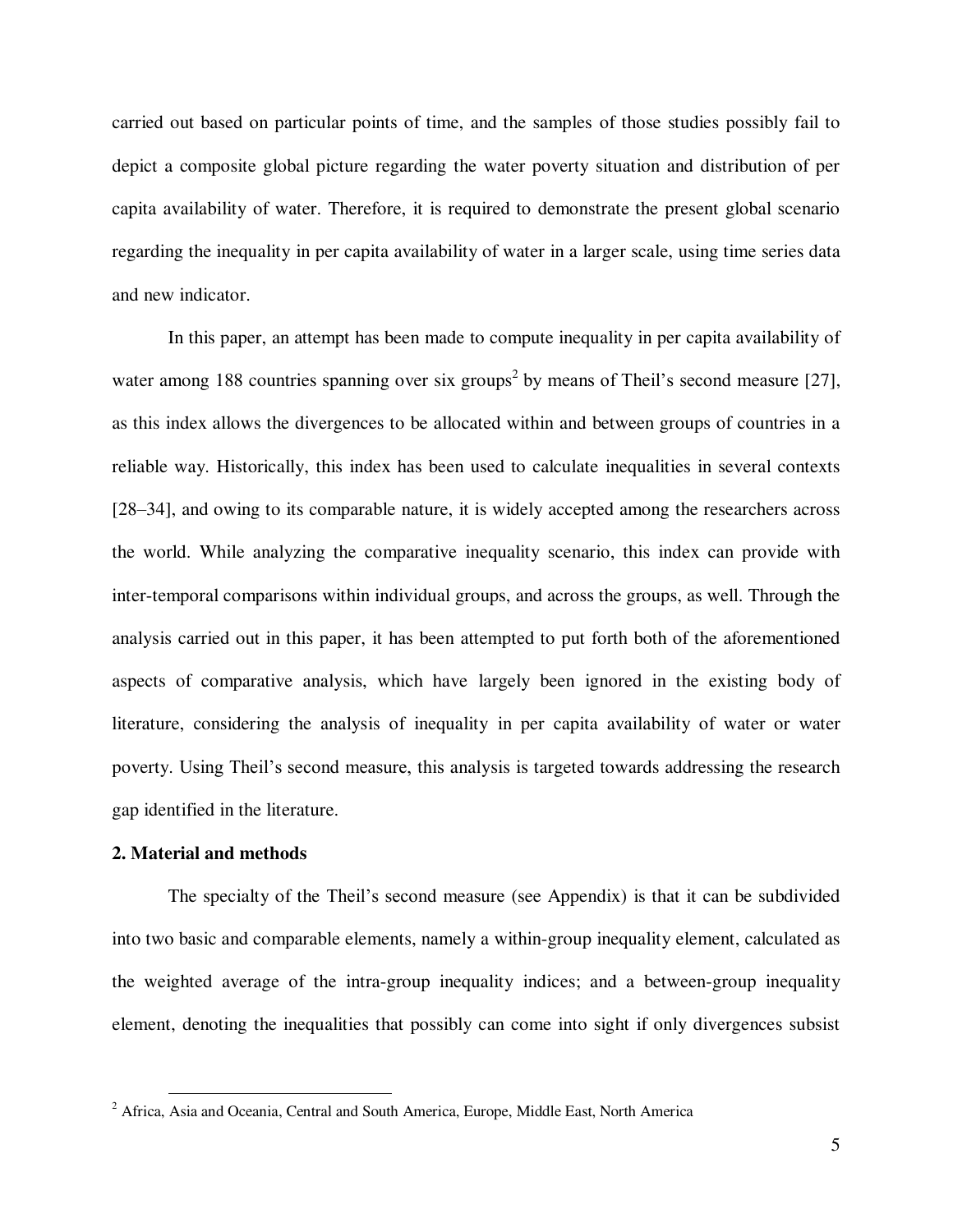among averages of the individual groups [27, 35]. The index can be defined in the following manner:

$$
T_i = \sum_{i=1}^n p_i Log\left(\frac{\overline{w}}{w_i}\right) \tag{1}
$$

where,  $p_i$  stands for population percentage of country *i*,  $w_i$  stands for per capita availability of water in country *i*, and  $\hat{w}$  stands for average per capita availability of water. In keeping with the standard mean logarithmic deviation and the approximations mentioned by Theil [27], range of Theil's second measure can be defined as (0, 1), where values approximated to zero can be considered as near to perfect equality condition, and values approximated to one as near to perfect inequality condition. The disintegration of  $T_i$  can be shown in the following manner:

$$
T_i = T_{wg} + T_{bg} = \sum_{i=1}^{g} p_g Log\left(\frac{\overline{w}}{w_i}\right)
$$
 (2)

where,  $T_{wg}$  stands for the absolute within-group inequality element,  $T_{bg}$  stands for the absolute between-group inequality element, and *pg* stands for population percentage of group *g*.

The annual data for per capita availability of water and population have been collected for the period of 1990–2012, and the sample includes 52 countries from Africa, 40 countries from Asia and Oceania, 36 countries from Central and South America, 43 countries from Europe, 13 countries from Middle East, and 4 countries from North America. Data for this study has been collected from World Bank indicators [\(www.data.worldbank.org/indicator\)](http://www.data.worldbank.org/indicator).

For the purpose of analysis, the entire dataset has been segregated into two parts, namely rural and urban, and this segregation has been done in order to demonstrate the inequality scenario not only between the groups, but also between the populace of the groups, who are divided by their level of income. First, the analysis will be carried out based on the aggregate data, followed by the segregated dataset, so that the comparative inequality scenario can be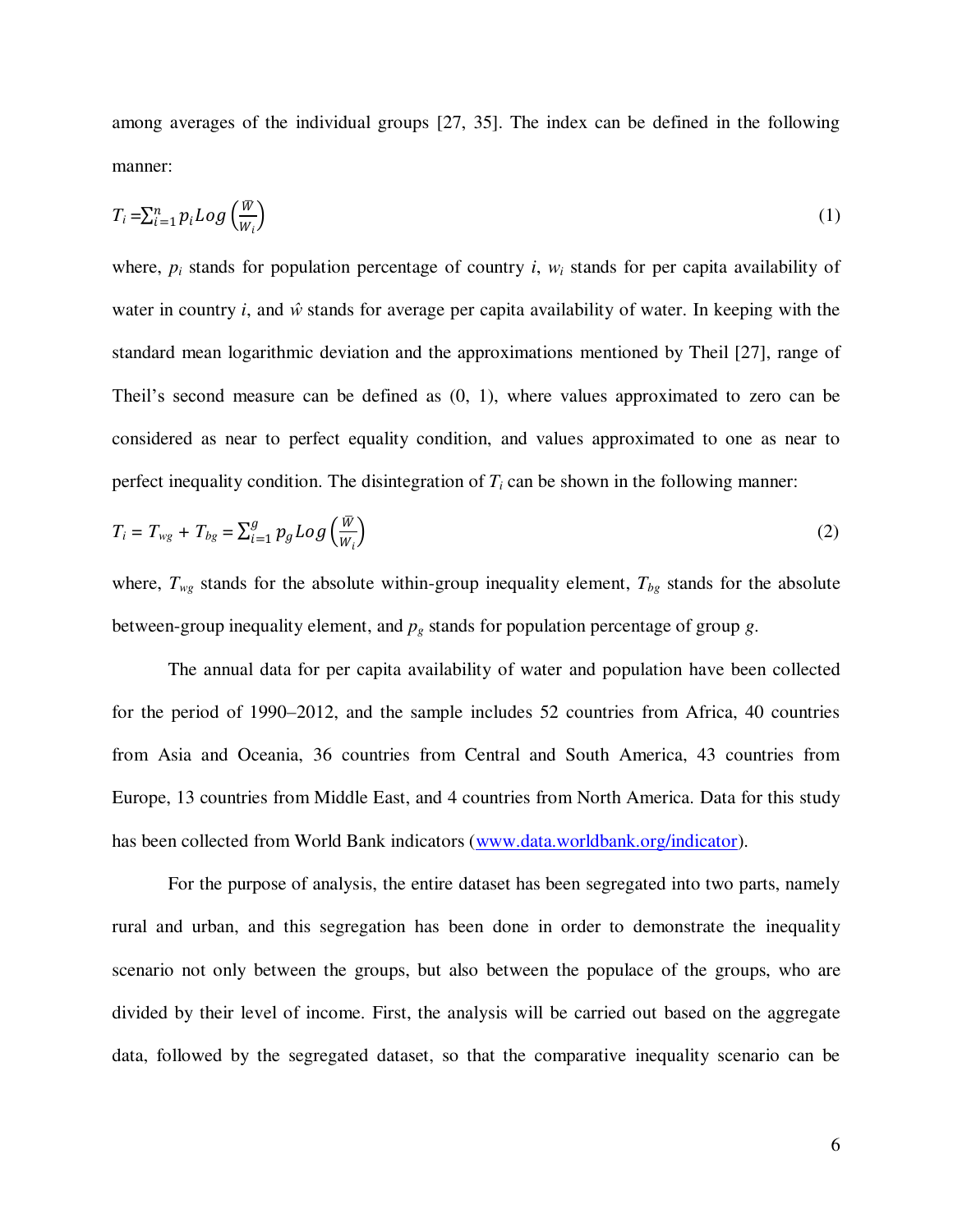demonstrated in an effective manner. Further analysis has also been carried out for individual groups, by segregating the dataset into rural and urban segments.

## **3. Results and discussion**

#### *3.1. Analysis of aggregate data*

The results for the aggregate data are shown in Table 1 and 2. The results recorded in Table 1 demonstrate the decomposition of Theil index considering all of the six groups, and the results recorded in Table 2 demonstrate the contribution of all of the six groups to within-group element. Fig. 1 demonstrates the graphical representation of the Theil indices, which are being calculated and recorded in Table 1. Now, we will look into these figures, so that some insights regarding the inequality scenario can emerge out.

> *<Insert Table 1 here> <Insert Table 2 here> <Insert Fig. 1 here>*

In accordance with the obtained results, some observations have emerged, and those are as per the following:

First, the inequalities of per capita availability of water across the groups are showing a downward movement throughout the study period, and the Theil index has declined by nearly 76.77 per cent.

Second, the decomposition of Theil index into within-group and between-group elements can demonstrate the reason behind its sharp decline, which has hardly been looked into the literature, and was largely ignored. While assessing this result, it should be kept in mind that the gradual movement of the index towards equality has taken place in the context of rising access to improved water source. Therefore, keeping Middle East countries apart, rest five of the groups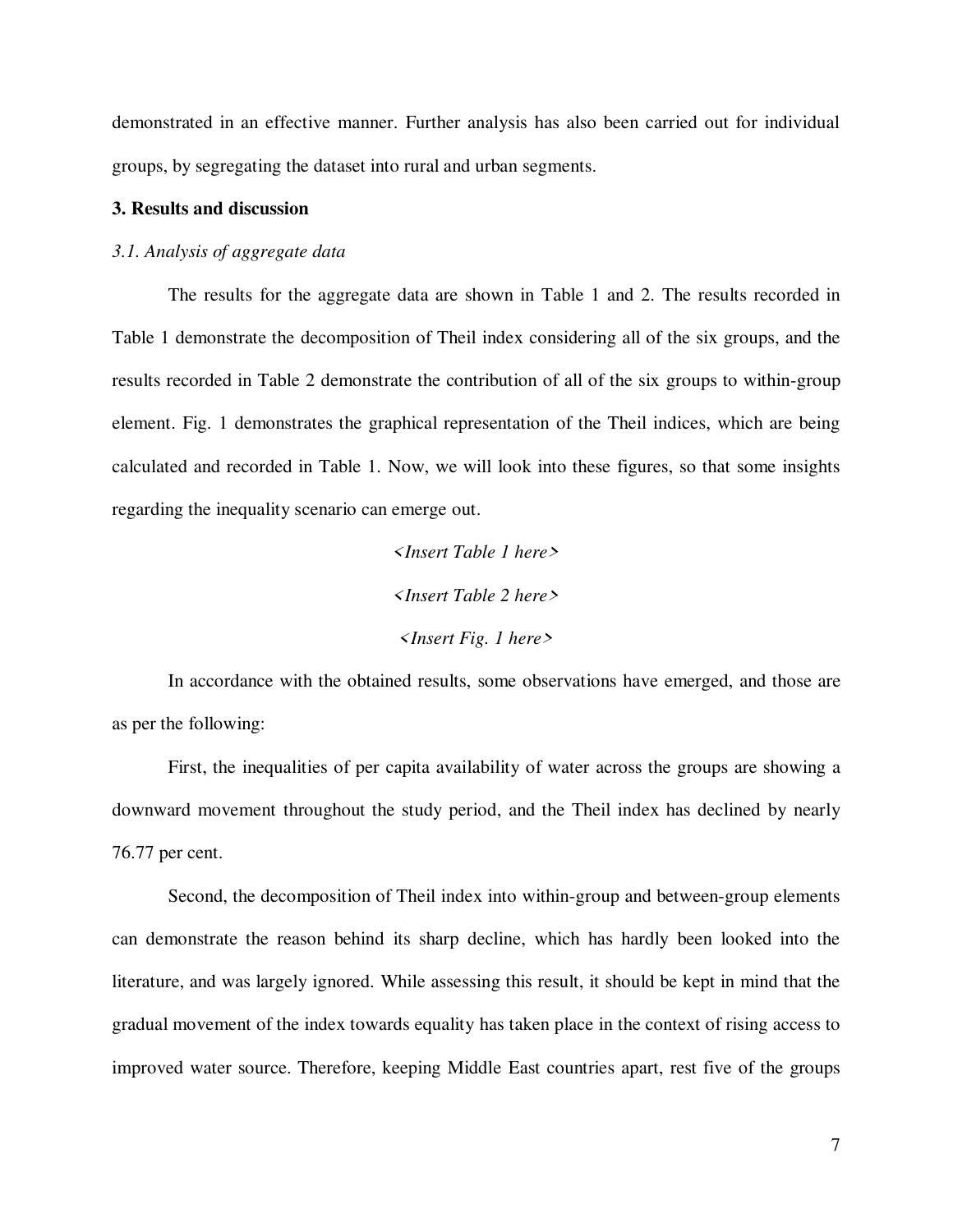have shown the downward trend, and Middle East countries have shown an upward trend throughout the period of study. This phenomenon can be attributed to the countries, like Iraq and Yemen, where the per capita availability of water through improved sources is radically poor, with populations more than the group average, thereby, adding to the inequality scenario.

Third, by looking at the obtained results, it can be easily seen that out of the two basic elements of the Theil index, the between-group element  $(T_{bg})$  contributes more towards the explication of the inequality scenario, as it accounts for almost 64.88 percent of the aggregate inequality. This element can prove out to be significant considering differential growth aspects among these nations, the distribution of population, the socio-economic structure of the nations, the technological advancements and ecological concerns, and lastly, geographical and climatic nature of the nations. Perhaps that is the reason behind the demonstration of low Theil index for the countries pertaining to Europe, North America, and Central and South America, and comparatively higher Theil index for the countries pertaining to Africa, Middle East, and Asia and Oceania. The inequality scenario for countries pertaining to Asia and Oceania has been improving radically over the years, whereas, for the African countries, even after the decline in Theil index, the inequality is quite higher compared to the other groups. Among all of the six groups, countries pertaining to Asia and Oceania have shown a decline of 94.02 percent in inequality, whereas North American countries have shown the same by 93.00 percent, followed by 88.41 percent for countries pertaining to Central and South America, 80.95 percent for European countries, and 44.25 per cent for African countries. Middle East countries have shown a rise of 54.31 percent in the inequality.

*3.2. Analysis of rural population data* 

*<Insert Table 3 here>*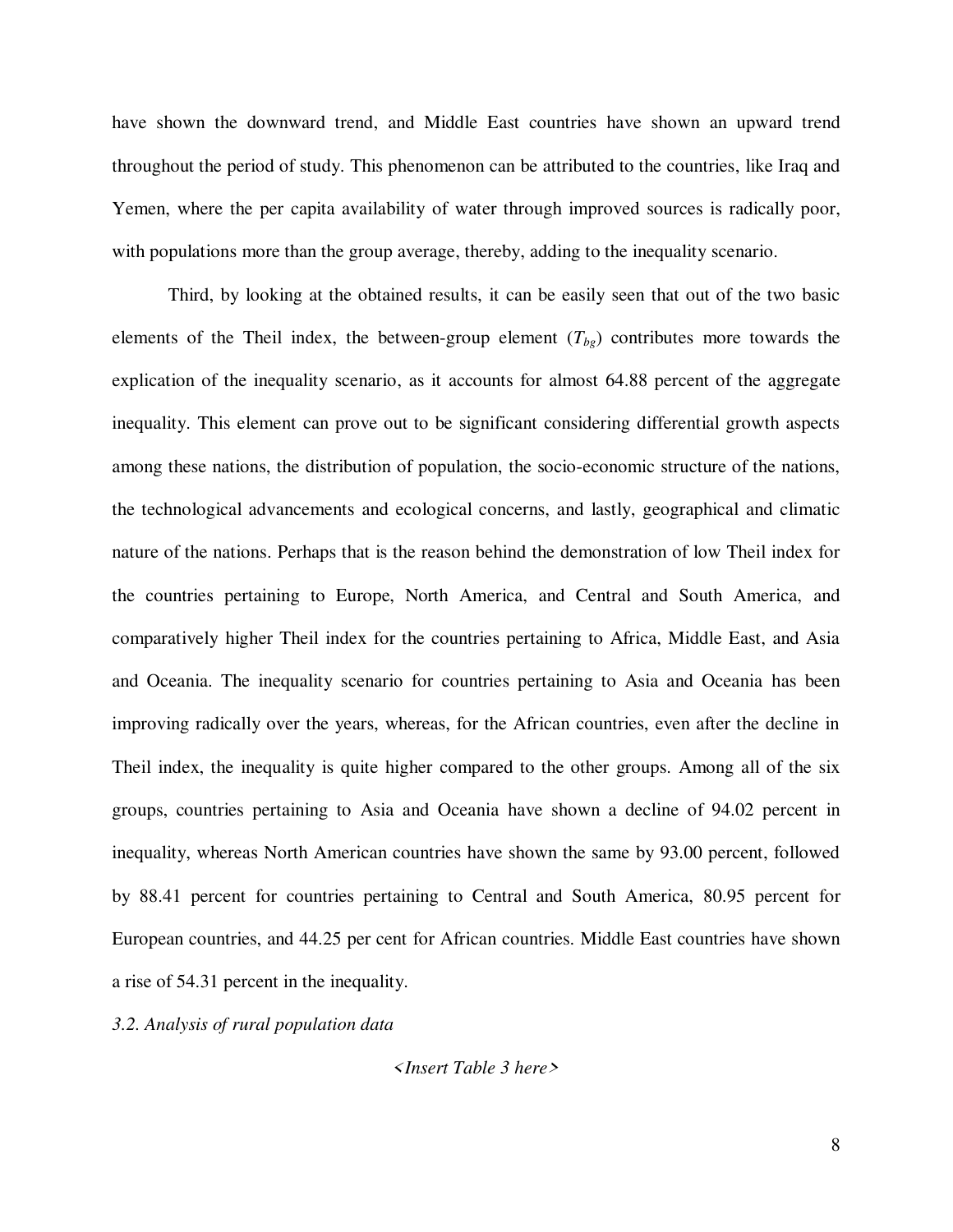#### *<Insert Table 4 here>*

#### *<Insert Fig. 2 here>*

The results for the data on rural population are shown in Table 3 and 4. The results recorded in Table 3 demonstrate the decomposition of Theil index considering all of the six groups, and the results recorded in Table 4 demonstrate the contribution of all of the six groups to within-group element, like the previous case. Fig. 2 demonstrates the graphical representation of the Theil indices, which is being calculated and recorded in Table 3. Now, we will look into these figures, so that some insights regarding the inequality scenario among the rural population can emerge out of the analysis.

In accordance with the obtained results, some observations have emerged, and those are as per the following:

First, the inequalities of per capita availability of water across the rural population of the groups are showing a downward movement throughout the study period, and the Theil index has declined by nearly 68.65 percent.

Second, the decomposition of Theil index into within-group and between-group elements can demonstrate the reason behind its sharp decline, as done in the previous case. While assessing this result, it should be kept in mind that the gradual movement of the index towards equality has taken place in the context of rising access to improved water source among the rural population. Therefore, keeping Middle East countries apart, rest five of the groups have shown the downward trend, and Middle East countries have shown an upward trend throughout the period of study. This phenomenon can be attributed to the countries, like Jordan and Yemen, where the per capita availability of water for rural population through improved source of water is radically poor and have shown a gradual decline throughout the period of study, with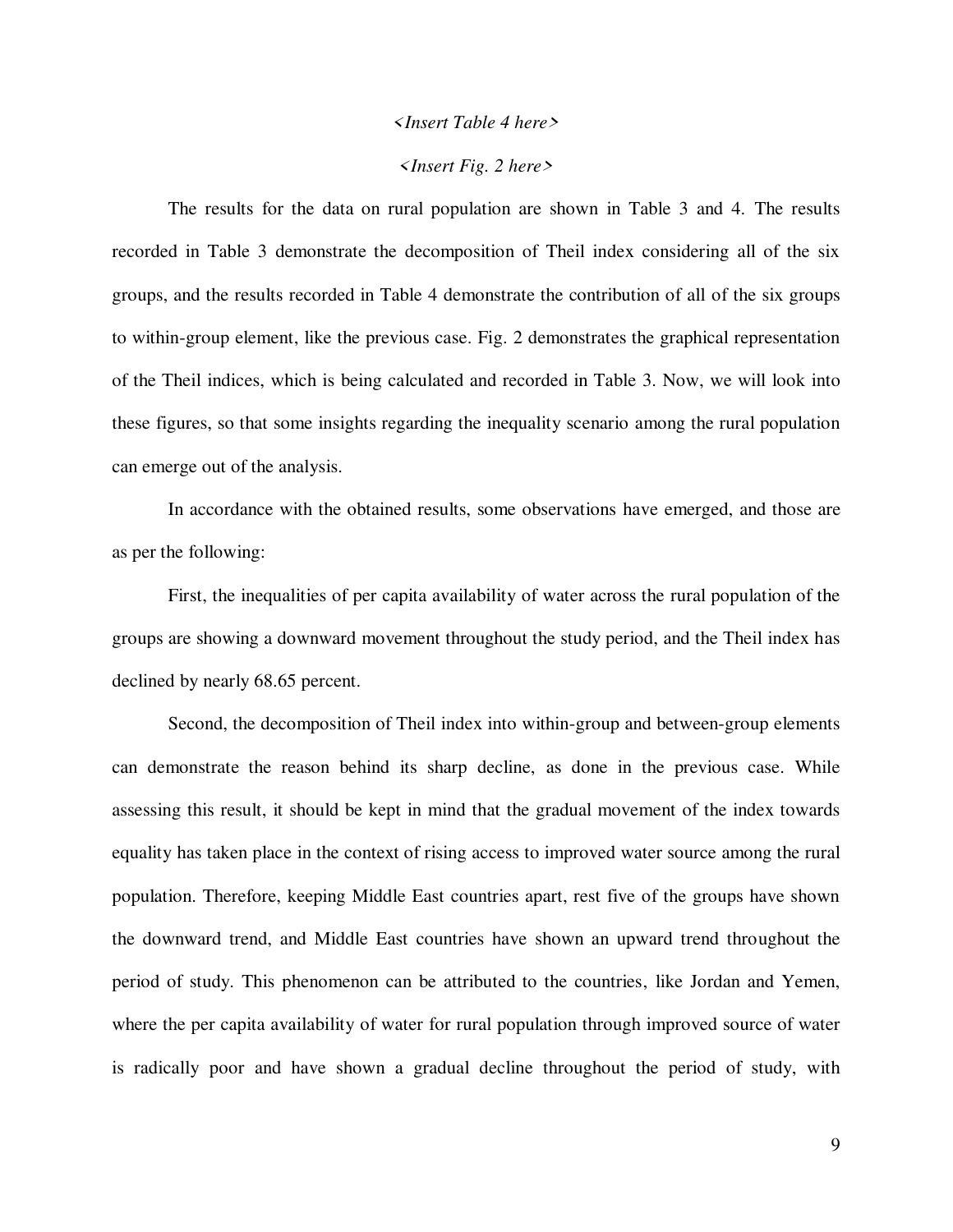populations more than the group average and amounting to nearly 41.60 percent, thereby adding to the inequality scenario.

Third, just like the previous case, by looking at the obtained results, it can be easily seen that out of the two basic elements of the Theil index, the between-group element  $(T_{bg})$ contributes more towards the explication of the inequality scenario, as it accounts for almost 52.57 percent of the aggregate inequality. This element can prove out to be significant considering differential rural development policies of these nations, their socio-economic and political balance, income distribution, geographical structure, agricultural land usage pattern, irrigation facilities, and infrastructural effectiveness. Perhaps that is the reason behind the demonstration of low Theil index for the countries pertaining to Europe, North America, and Central and South America, and comparatively higher Theil index for the countries pertaining to Africa, Middle East, and Asia and Oceania. The inequality scenario for countries pertaining to Asia and Oceania has been improving radically over the years, whereas, for the African countries, even after the decline in Theil index, the inequality is quite higher compared to the other groups. Among all of the six groups, countries pertaining to Asia and Oceania have shown a decline of 88.00 percent in inequality, whereas countries pertaining to Central and South America have shown the same by 87.11 percent, followed by 81.51 percent for European countries, 56.49 percent for North American countries, and 47.95 percent for African countries. Middle East countries have shown a rise of 104.67 percent in the inequality, which can be considered as an alarming situation in comparison to the other group of countries.

# *3.3. Analysis of urban population data*

The results for the data on urban population are shown in Table 5 and 6. The results recorded in Table 5 demonstrate the decomposition of Theil index considering all of the six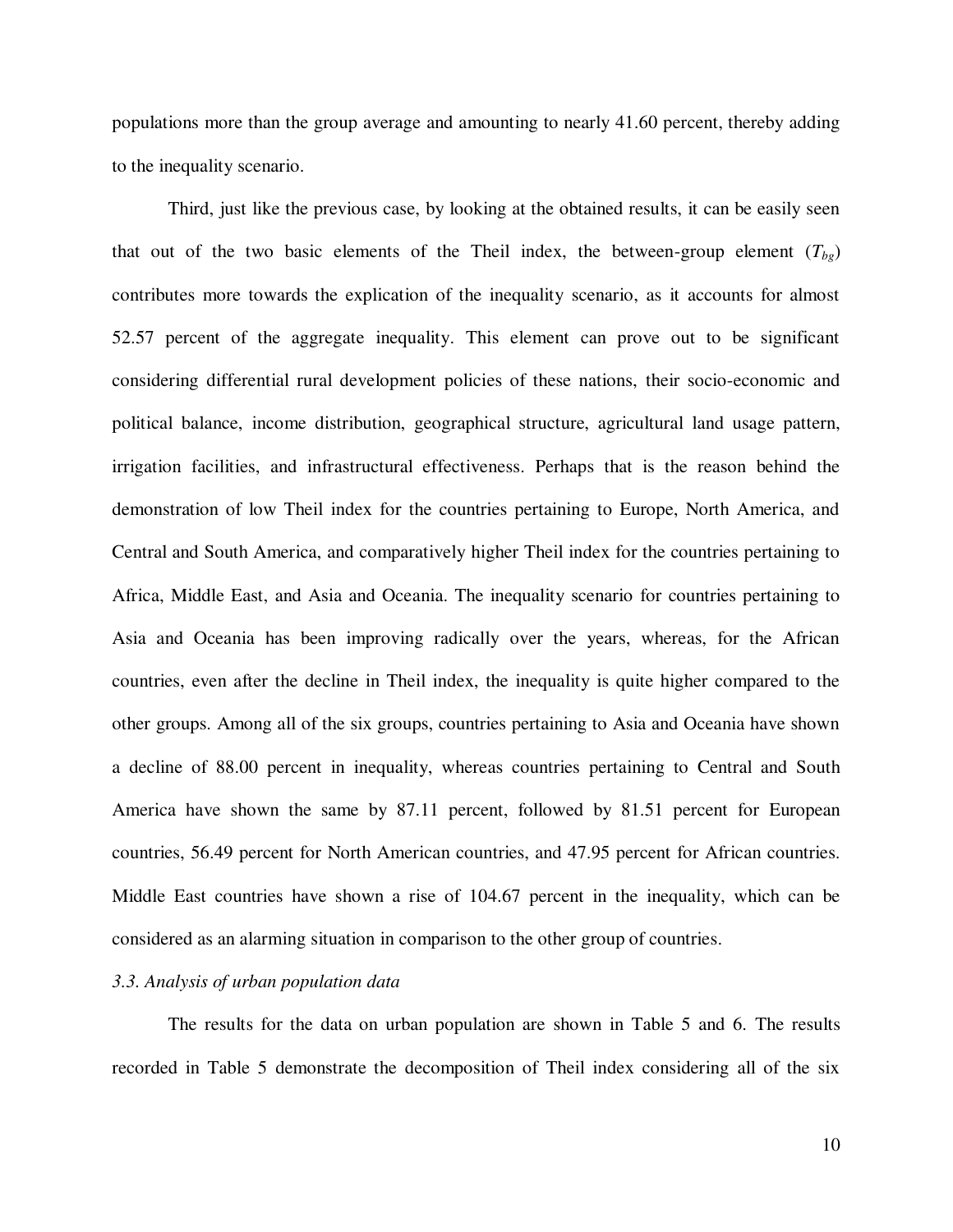groups, and the results recorded in Table 6 demonstrate the contribution of all of the six groups to within-group element, like the previous case. Fig. 3 demonstrates the graphical representation of the Theil indices, which is being calculated and recorded in Table 5. Now, we will look into these figures, so that some insights regarding the inequality scenario among the urban population can emerge out of the analysis.

> *<Insert Table 5 here> <Insert Table 6 here> <Insert Fig. 3 here>*

In accordance with the obtained results, some observations have emerged, and those are as per the following:

First, the inequalities of per capita availability of water across the urban population of the groups are showing a downward movement throughout the study period, and the Theil index has declined by nearly 14.60 percent, apart from small rises of 11.65 percent in 1994 and 8 percent in 2008.

Second, the decomposition of Theil index into within-group and between-group elements can demonstrate the reason behind its sharp decline, as it was seen in the previous two cases. While assessing this result, it should be kept in mind that the gradual movement of the index towards equality has taken place in the context of rising access to improved water source among the urban population. In comparison with the previous two cases, this case is more critical considering the inequality conditions, as four out of six groups of countries are showing rise in inequality. Countries pertaining to Asia and Oceania and North American have shown downward trends in inequality, whereas, Africa, Central and South America, Europe and Middle East have shown upward trends in inequality.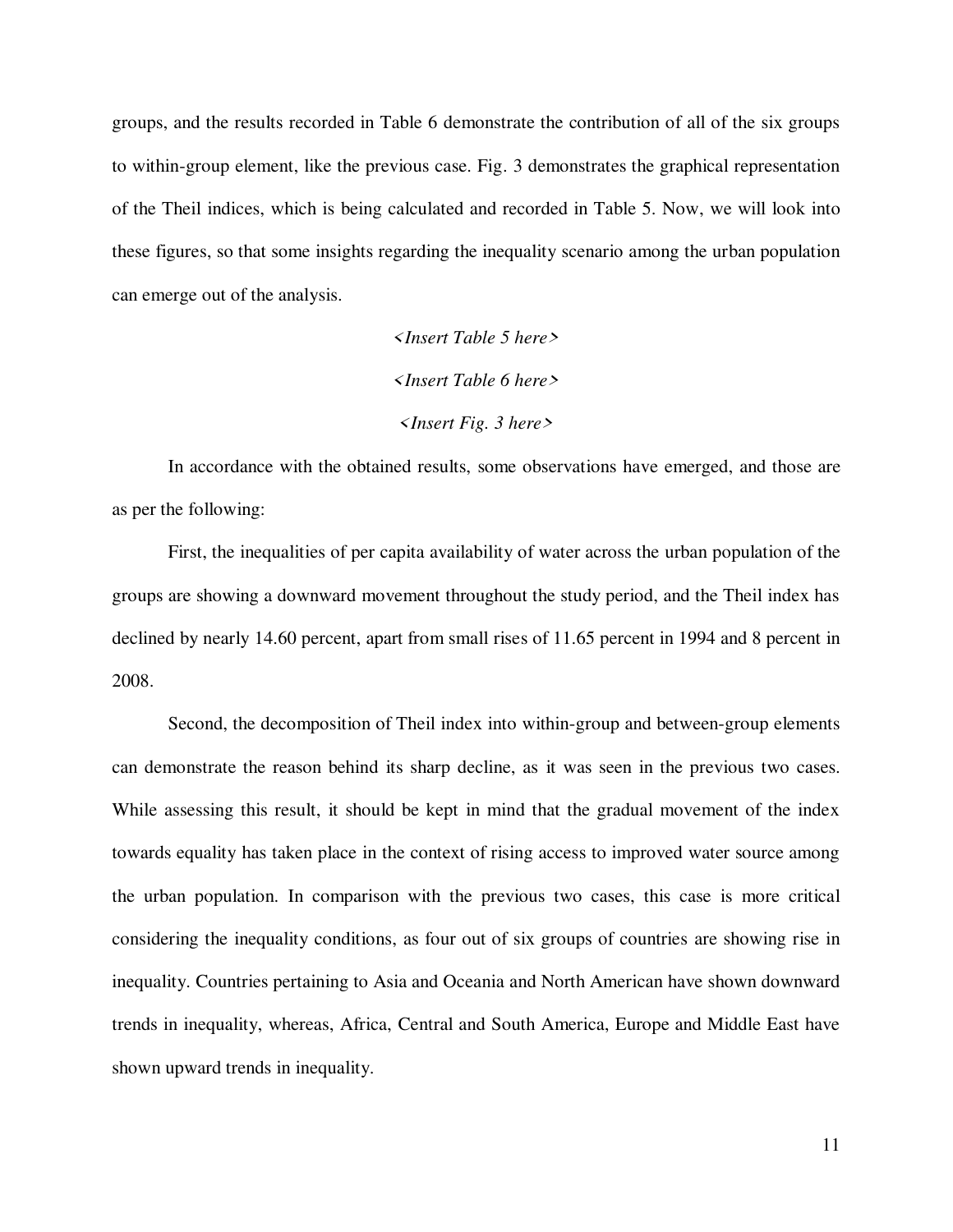Third, just like the previous two cases, by looking at the obtained results, it can be easily seen that out of the two basic elements of the Theil index, the between-group element  $(T_{bg})$ contributes more towards the explication of the inequality scenario, as it accounts for almost 62.76 percent of the aggregate inequality. This element can prove out to be significant considering differential urban development policies of these nations, their socio-economic and political outlook towards environmental protection, income distribution, inhabitance structure, industrial land usage pattern, and infrastructural effectiveness. Perhaps that is the reason behind the demonstration of low Theil index for the countries pertaining to North America, and Asia and Oceania, and comparatively higher Theil index for the countries pertaining to Africa, Middle East, Europe, and Central and North America. The inequality scenario for countries pertaining to Asia and Oceania has been demonstrating gradual improvement over the years, whereas, for the African countries, the inequality has been increasing radically. The inequality scenario in countries pertaining to Europe and Central and South America has been fairly consistent throughout the study period. For the North American countries, the inequality dropped radically in the year 1992, and since then it has shown a slow but gradual rise. After showing a steep rise, Middle East countries have shown a radical decline in the inequality in the year 2004, and since then they have also shown a slow and gradual rise. Among all of the six groups, countries pertaining to North America have shown a decline of 86.89 percent in inequality, followed by 56.61 percent decline in countries pertaining to Asia and Oceania. On the other hand, countries pertaining to Africa have shown a rise of 419.66 percent in inequality, which can considered as extremely alarming. They are followed by 86.63 percent rise in inequality for Middle East countries, 66.68 percent rise for European countries, and 4.63 percent rise for Central and South American countries.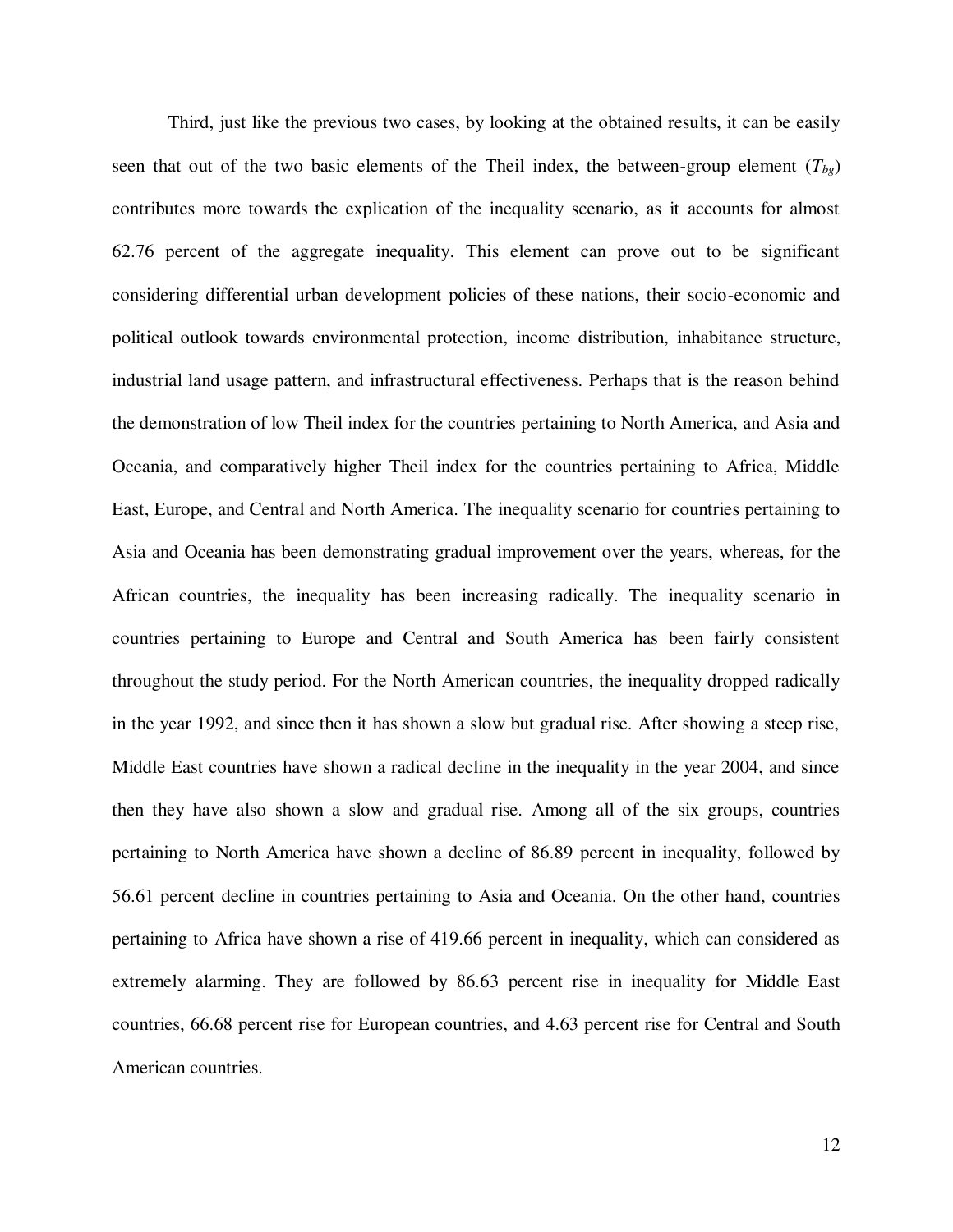In a nutshell, except Middle East countries, remaining five of the six groups have shown downward trends in the inequality scenario, while considering the aggregate population data, and this explanation changes in accordance with the segregation of the population data into rural and urban. Except for Middle East countries, remaining five of the six groups have shown downward trends in the inequality scenario, while considering the rural population data, and except for the countries from Asia and Oceania and North America, remaining four of the six groups have shown upward trends in the inequality scenario, while considering the urban population data.

#### **4. Conclusion**

By far, using Theil's second measure, the inequality in per capita availability of water from improved sources among the countries from the six major groups of the world has been analyzed for the period of 1990–2012, and it has been seen that leaving the particular cases apart, the inequality is coming down. However, the problem of inequality can prove to be severe for the urban population of most of the countries in comparison with the rural population, and amongst all of the six groups, Middle East countries have demonstrated rise in inequality in both the cases, and countries pertaining to North America, Asia and Oceania have demonstrated decline in inequality in both the cases.

Apart from this, the formulation of this index has revealed two major points, namely, the changes in the inequality scenario can be demonstrated by bifurcation of the index into withingroup and between-group elements, and out of these two, between-group element contributes more significantly to the inequality. Briefly, these results can bring out two harmonizing themes of research regarding water strategies; first, the practices, through which a convergence towards per capita availability of water can be achieved in the context of increasing availability of water from improved sources, can be examined; and second, elucidation of the means those add to the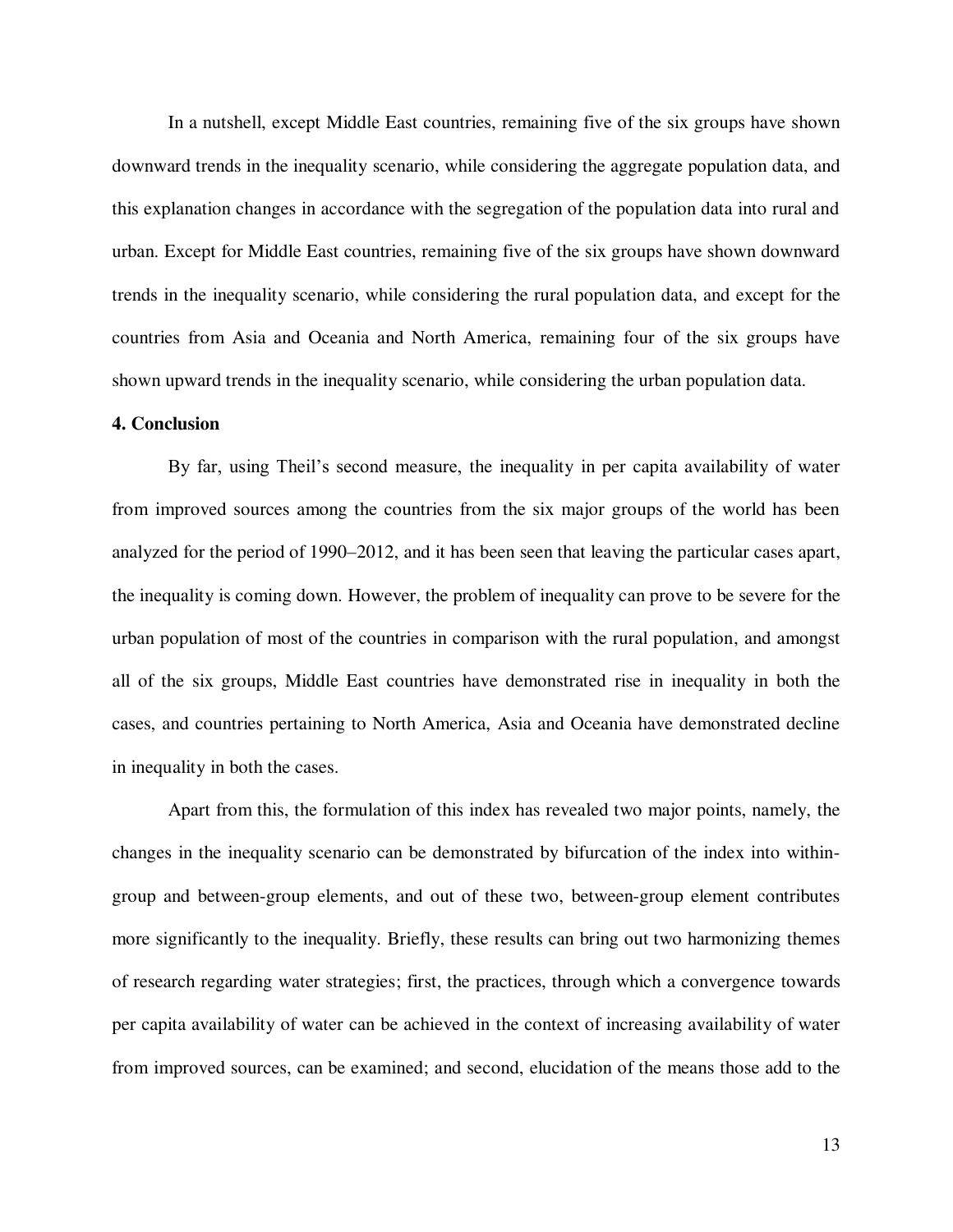intercontinental dispersion of technological mechanisms, international relations, environmental concerns, and utilization pattern, and thereby, leading towards divergences in the per capita availability of water among the different classes population of the nations.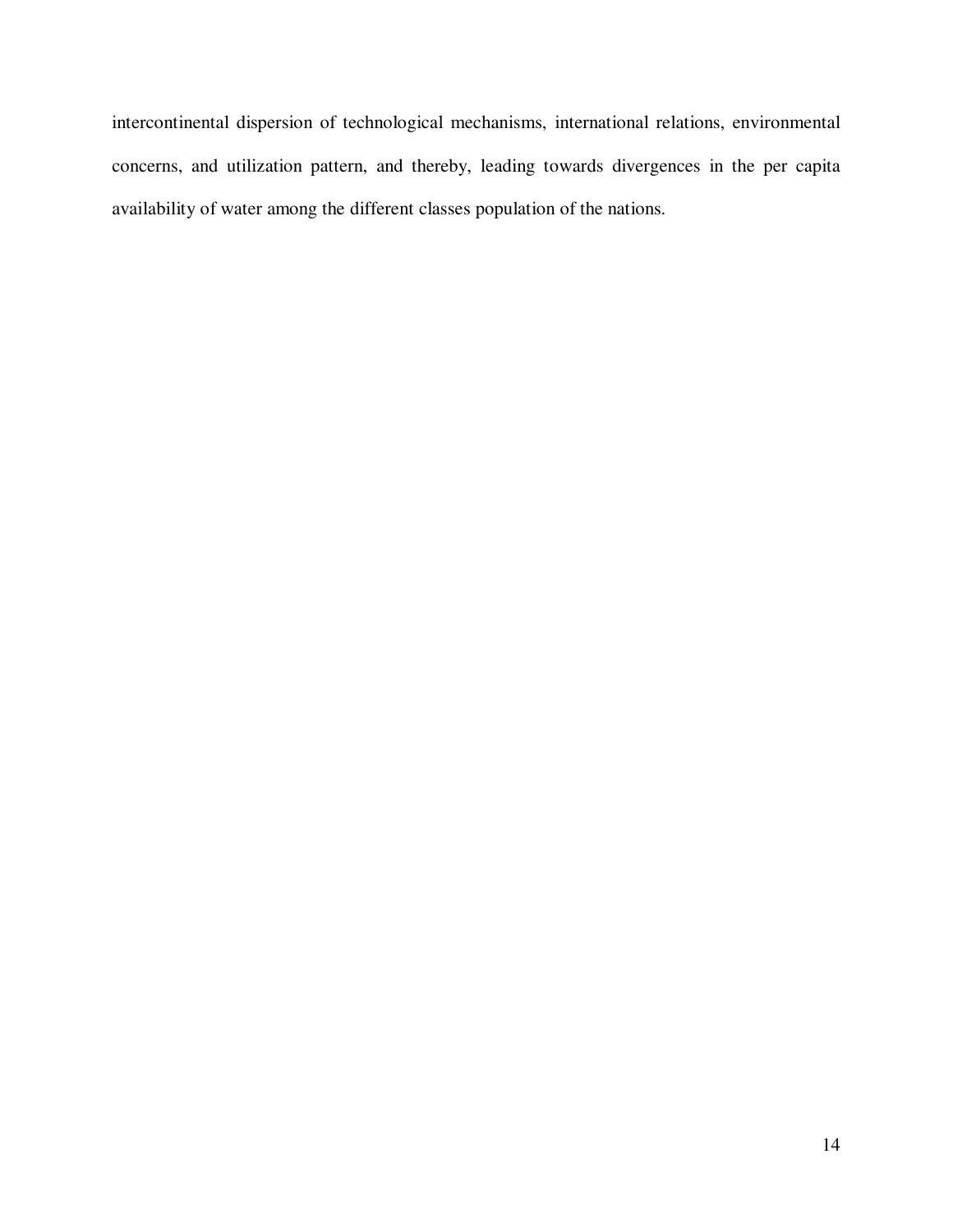#### **References**

- [1] N.L. Hicks, Growth vs basic needs: Is there a trade-off, World Development, 7 (1979) 985- 994.
- [2] D. Wheeler, Basic needs fulfillment and economic growth: A simultaneous model, Journal of Development Economics 7 (1980) 435-451.
- [3] N.V. Fedoroff, D.S. Battisti, R.N. Beachy, P.J.M. Cooper, D.A. Fischhoff, C.N. Hodges, V.C. Knauf, , D. Lobell, B.J. Mazur, D. Molden, M.P. Reynolds, P.C. Ronald, M.W. Rosegrant, P.A. Sanchez, A. Vonshak and J.K. Zhu, Radically rethinking agriculture for the  $21^{\text{st}}$  century, Science, 327 (2010) 833-834.
- [4] M.A. Ashraf, I. Yusoff, M. Yusof and Y. Alias, Study of contaminant transport at an opentipping waste disposal site, Environmental Science and Pollution Research, 20 (2013) 4689-4710.
- [5] N.H. Hussin, I. Yusoff, Y. Alias, S. Mohamad, N.Y. Rahim, and M.A. Ashraf, Ionic liquid as a medium to remove iron and other metal ions: a case study of the North Kelantan Aquifer, Malaysia, Environmental Earth Sciences, 71 (2014) 2105-2113.
- [6] M.A. Ashraf, M.A. Rehman, Y. Alias and I. Yusoff, Removal of Cd (II) onto Raphanus sativus peels biomass: equilibrium, kinetics, and thermodynamics, Desalination and Water Treatment, 51 (2013) 4402-4412.
- [7] M.A. Ashraf, M. Hussain, K. Mahmood, A. Wajid, M. Yusof, Y. Alias and I. Yusoff, Removal of acid yellow-17 dye from aqueous solution using eco-friendly biosorbent, Desalination and Water Treatment, 51 (2013) 4530-4545.
- [8] M.W. Rosegrant and X. Cai, Water scarcity and food security: alternative futures for the 21<sup>st</sup> century, Journal of Water Science and Technology, 43 (2000) 61-70.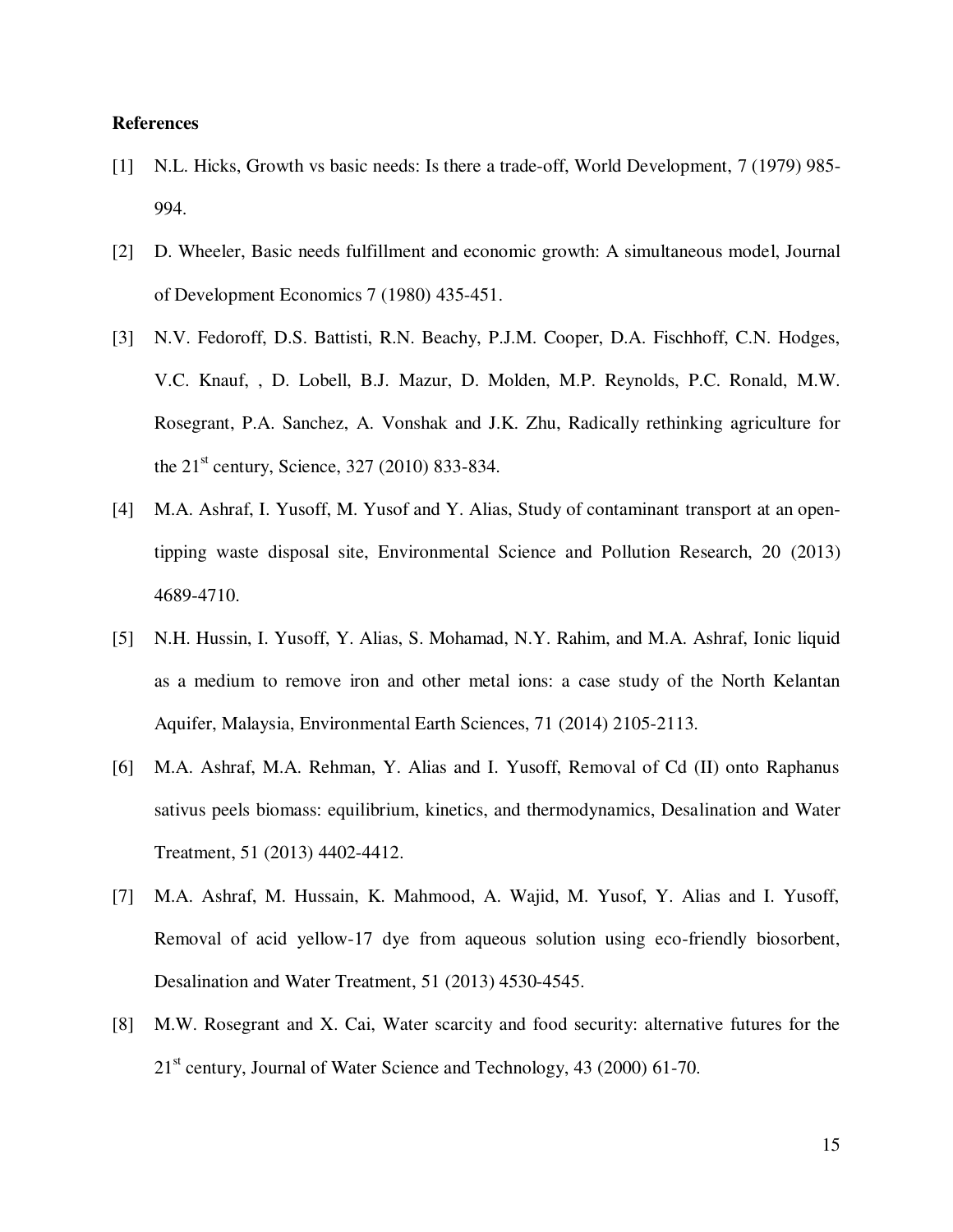- [9] D. Lobell, M. Burke, C. Tebaldi, M. Mastrandera, W. Falcon and R. Naylor, Prioritizing climate change adaptation needs for food security in 2030, Science, 319 (2008) 607-610.
- [10] P.H. Gleick, Global freshwater resources: soft-path solutions for the  $21<sup>st</sup>$  century, Science, 302 (2003) 1524-1528.
- [11] D. Tilman, K.G. Cassman, P.A. Matson, R. Naylor and S. Polasky, Agricultural sustainability and intensive production practices, Nature, 418 (2002) 671-677.
- [12] M. Falkenmark and D. Molden, Wake up to realities of river basin closure, Water Resources Development, 24 (2008) 201-215.
- [13] D. Molden, Water responses to urbanization, Paddy and Water Environment, 5 (2007) 207- 209.
- [14] M.A. Hanjra and F. Gichuki, Investments in agricultural water management for poverty reduction in Africa: case studies of Limpopo, Nile, and Volta river basins, Natural Resources Forum, 32 (2008) 185-202.
- [15] S. Khan and M.A. Hanjra, Sustainable land and water management policies and practices: a pathway to environmental sustainability in large irrigation systems, Land Degradation and Development, 19 (2008) 469-487.
- [16] T. Shah, S. Bhatt, R.K. Shah and J. Talati, Groundwater governance through electricity supply management: assessing an innovative intervention in Gujarat, western India, Agricultural Water Management, 95 (2008) 1233-1242.
- [17] C. Sullivan, Calculating a water poverty index, World Development, 30 (2002) 1195-1210.
- [18] E. Salameh, Redefining the water poverty index, Water International, 25 (2000) 469-473.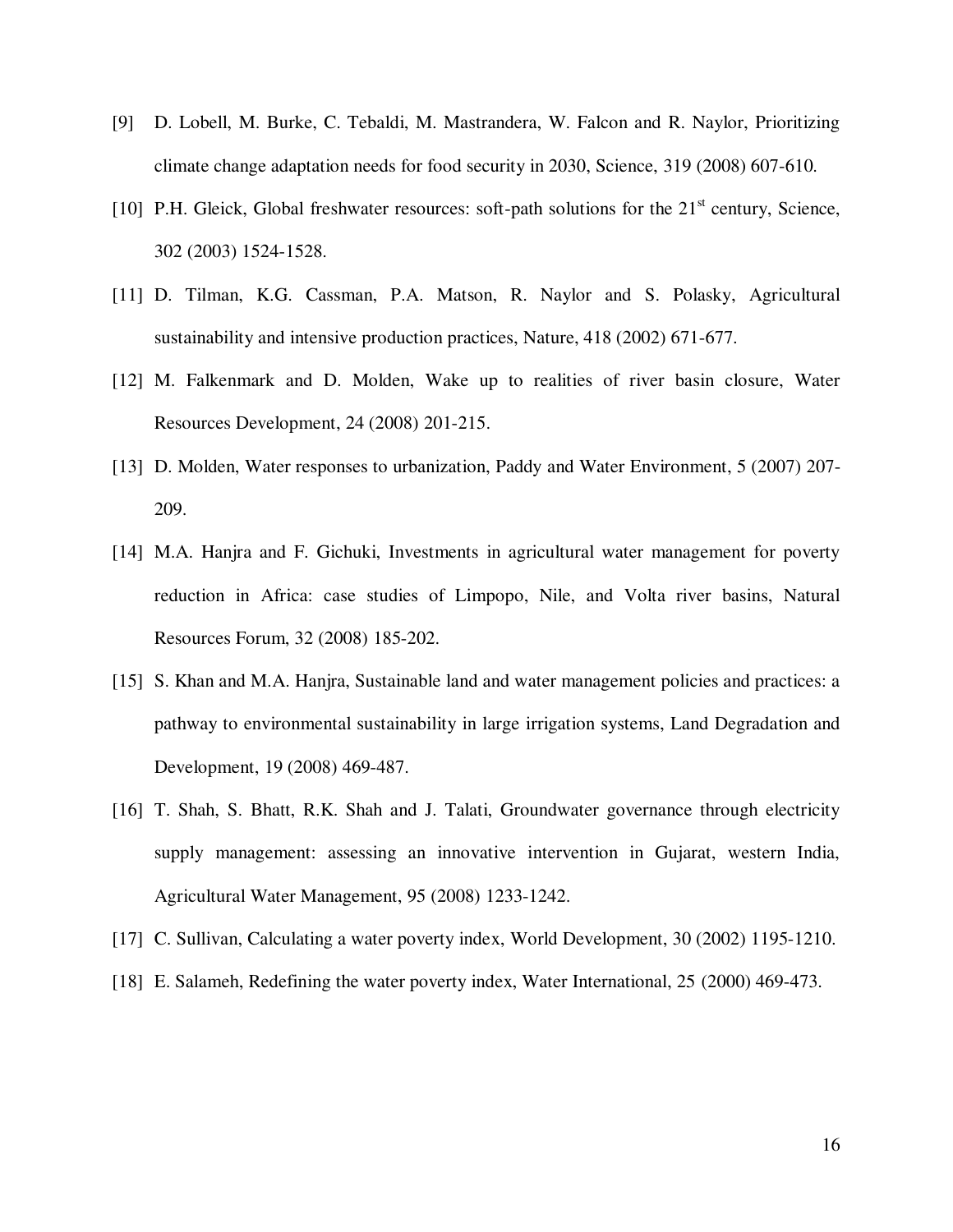- [19] C. Sullivan, J. Meigh and P. Lawrence, Application of the Water Poverty Index at Different Scales: A Cautionary Tale: In memory of Jeremy Meigh who gave his life's work to the improvement of people's lives, Water International, 31 (2006) 412-426.
- [20] C. Sullivan and J. Meigh, Considering the Water Poverty Index in the context of poverty alleviation, Water Policy, 5 (2003) 513-528.
- [21] E. Feitelson and J. Chenoweth, Water poverty: towards a meaningful indicator, Water Policy, 4 (2002) 263-281.
- [22] F. Molle and P. Mollinga, Water poverty indicators: conceptual problems and policy issues, Water Policy, 5 (2003) 529-544.
- [23] V. Komnenic, R. Ahlers and P.V.D. Zaag, Assessing the usefulness of the water poverty index by applying it to a special case: Can one be water poor with high levels of access?, Physics and Chemistry of the Earth, Parts A/B/C, 34 (2009) 219-224.
- [24] M.A. Darwish and R. Mohtar, Qatar water challenges, Desalination and Water Treatment, 51 (2013) 75-86.
- [25] M. Saidam, C. Epp and M. Papapetrou, Appraisal of institutional and policy framework conditions for the use of autonomous desalination units in Jordan, Desalination and Water Treatment, 5 (2009) 111-118.
- [26] N.H. Afgan and M. Darwish, Multi-criteria sustainability assessment of water desalination and energy systems – Kuwait case, Desalination and Water Treatment, 25 (2011) 241-250.
- [27] H. Theil, Economics and Information Theory, North-Holland Publishing Company, Amsterdam, 1967.
- [28] P. Conceição, J.K. Galbraith and P. Bradford, The Theil Index in sequences of nested and hierarchic grouping structures: implications for the measurement of inequality through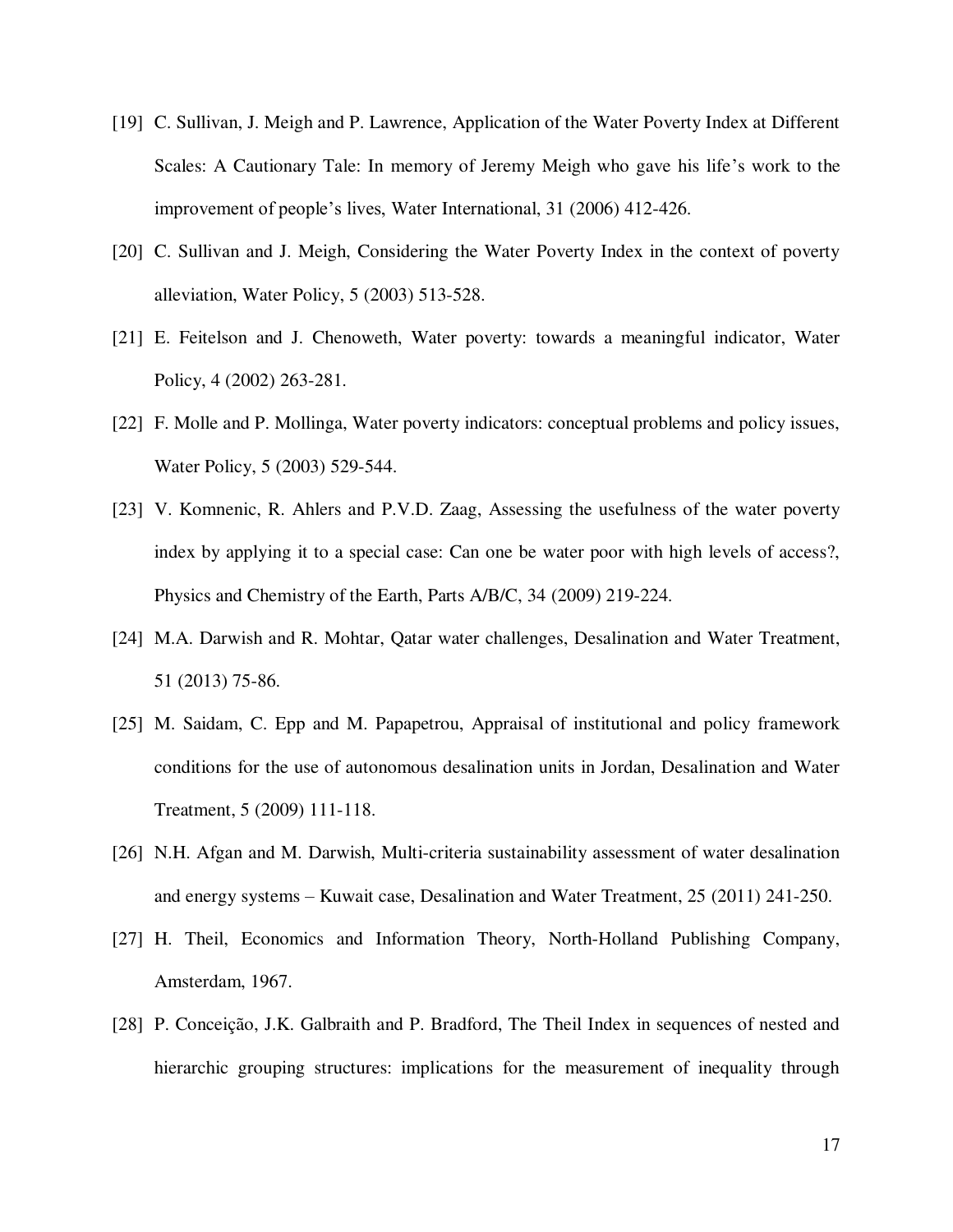time, with data aggregated at different levels of industrial classification, Eastern Economic Journal, 27 (2001) 491-514.

- [29] V. Alcantara and J.A. Duro, Inequality of energy intensities across OECD countries: a note, Energy Policy, 32 (2004) 1257-1260.
- [30] T. Akita, Decomposing regional income inequality in China and Indonesia using two-stage nested Theil decomposition method, The Annals of Regional Science, 37 (2003) 55-77.
- [31] S.E. Murray, W.N. Evans and R.M. Schwab, Education-finance reform and the distribution of education resources, American Economic Review, 88 (1998), 789-812.
- [32] F.A. Cowell, Multilevel decomposition of Theil's index of inequality, Review of Income and Wealth, 31 (1985) 201-205.
- [33] T. Akita, R.A. Lukman and Y. Yamada, Inequality in the distribution of household expenditures in Indonesia: A Theil decomposition analysis, The Developing Economies, 37 (1999) 197-221.
- [34] J.A. Duro and J. Esteban, Factor decomposition of cross-country income inequality, 1960- 1990. Economics Letters, 60 (1998) 269-275.
- [35] A. Shorrocks, The class of additively decomposable inequality measures, Econometrica, 48 (1980) 613-625.
- [36] C.E. Shannon, Prediction and entropy of printed English, Bell System Technical Journal, 30 (1951) 50-64.
- [37] A.B. Atkinson, On the Measurement of Inequality, Journal of Economic Theory, 2 (1970) 244-263.